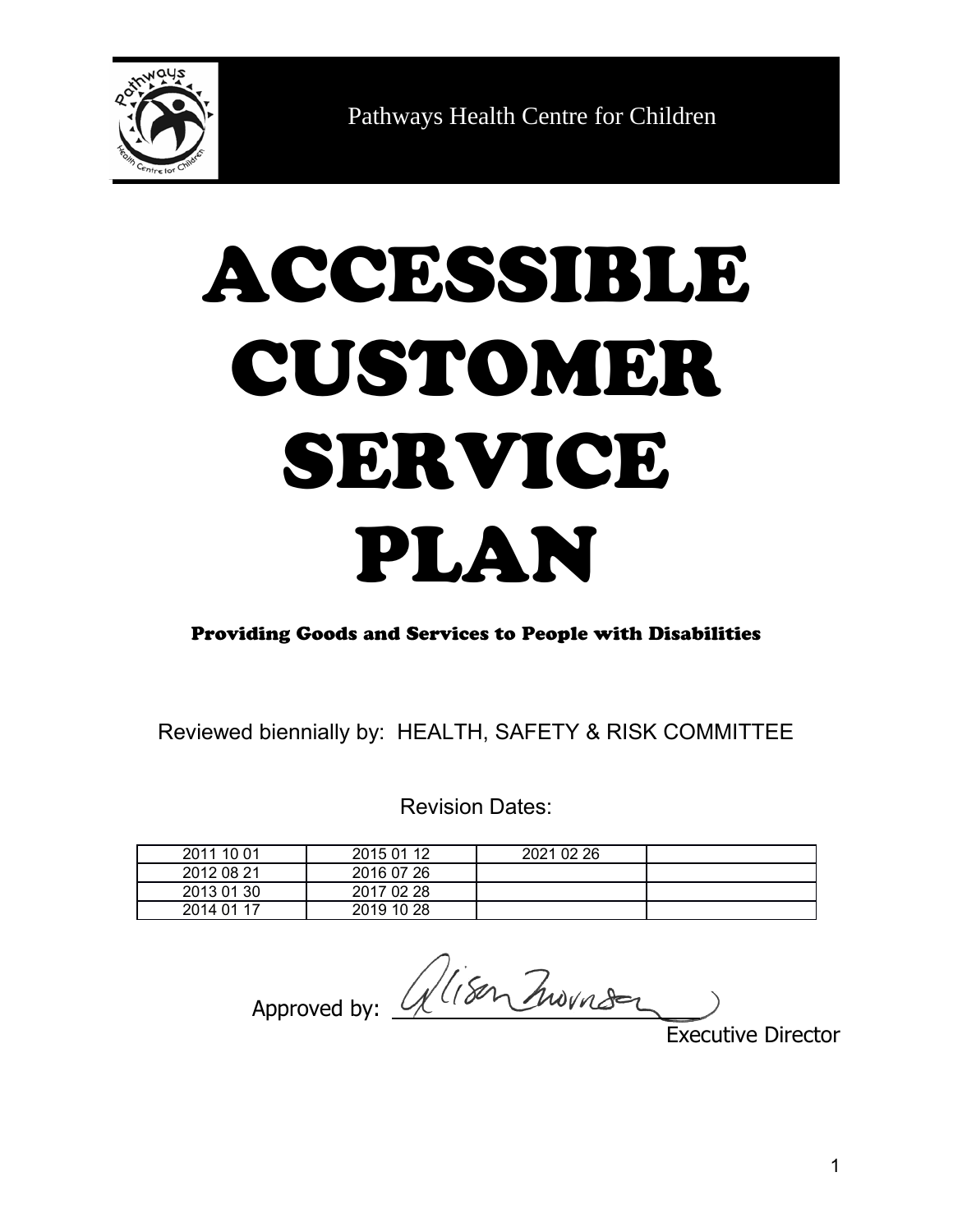

# ACCESSIBLE CUSTOMER SERVICE PLAN

# **MISSION**

Pathways Health Centre for Children will deliver defined services to children, youth and young adults with physical, developmental and communication needs, to help them achieve their potential for a better quality of life.

## **VISION**

Supporting children, youth and young adults to achieve their potential through effective partnerships

## **WE VALUE:**

- **P**artnering with our clients, their families and our community.
- **A**dvocating for our clients.
- **R**especting the individuality, diversity and dignity of our clients, their families, our staff and volunteers.
- **T**eam work
- **Nurturing an inclusive community.**
- **E**ducating in an open learning environment.
- **R**ecognizing the roles and contributions of our clients, their families, our staff and volunteers.
- **S**upporting opportunities that encourage health, well-being and self-esteem.

Pathways Health Centre For Children is committed to excellence in serving all customers including people with disabilities.

Pathways policy reference:

- **[Human Rights](file:///C:/Users/CR%20Creative/Downloads/Projects/Pathways%20Health%20Centre%20for%20Children/Design%20Assets/A_Website%20Pages/B_About/D_Quality%20&%20Safety/F:%5C%5CPOL&PROC%5C%5CSTAFF%20STUDENTS%20&%20VOLUNTEERS%5C%5CHumanRights.docx)**
- [Access to Inclusive Services](file:///C:/Users/CR%20Creative/Downloads/Projects/Pathways%20Health%20Centre%20for%20Children/Design%20Assets/A_Website%20Pages/B_About/D_Quality%20&%20Safety/..%2FCLIENTS%2FAccess%20to%20Inclusive%20Services.doc)

## **Assistive Devices**

We will ensure that our staff are trained and familiar with various assistive devices that may be used by customers with disabilities while accessing our goods or services. Pathways has access to trained staff on site who can assist us in this area if a customer identifies that they require support.

## **Communication**

We will communicate with people with disabilities in ways that take into account their disability. If a customer identifies a barrier to providing or receiving Pathways information, we will work together with them to identify a solution. Customers are encouraged to contact our front desk receptionist, who will direct them to the appropriate staff member for support.

Pathways policy reference:

 $\Box$  [Invoicing for Services](file:///C:/Users/CR%20Creative/Downloads/Projects/Pathways%20Health%20Centre%20for%20Children/Design%20Assets/A_Website%20Pages/B_About/D_Quality%20&%20Safety/..%2FCLIENTS%2FInvoicing%20for%20Services.docx)

## **Service Animals**

We welcome people with disabilities and their service animals. Service animals are allowed on the parts of our premises that are open to the public.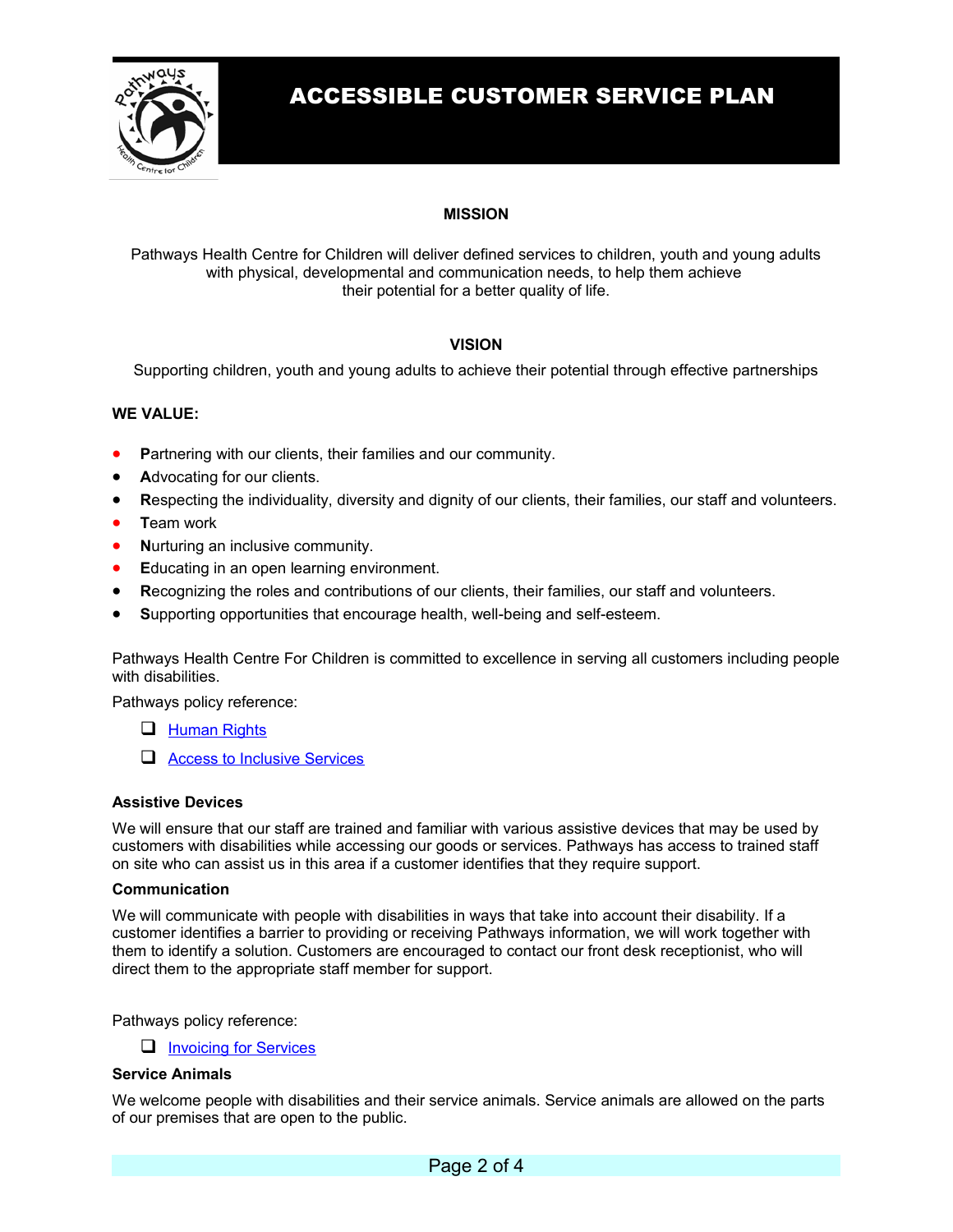

# ACCESSIBLE CUSTOMER SERVICE PLAN

Section 4(9) of the Accessibility Standards on Customer Service indicates that an animal is a service animal if (1) it is readily apparent that the animal is being used for reasons related to a person's disability; or (2) if the person provides a letter from the doctor confirming that the animal is required for reasons relating to the disability.

## **Support Persons**

A person with a disability, when accompanied by a support person, is welcome to have that person accompany them on our premises. If the support person is providing one-on-one support to the individual while involved in a program at Pathways, Pathways has the right to ask the support person for proof of his/her qualifications and can require the support person to meet a minimum standard of qualifications, as appropriate and specific to the requirements of the program.

E.g., A support person who accompanies a client one-on-one during a summer program at Pathways may be required to have one or more of the following:

- Recent Vulnerable Sector Police Check
- $\Box$  Two-step Mantoux Check
- AODA Customer Service Training
- $\Box$  Additional orientation training, as it relates to the specific program

Fees will not be charged for support persons for admission to any Pathway's programs, when they are accompanying and supporting someone with a disability. We will notify clients / families of this through our program registration process.

## **Notice of Temporary Disruption**

In the event of a planned or unexpected disruption to services or facilities for customers or clients with disabilities, Pathways will notify customers and clients / families, promptly.

This includes:

- Disruption in Therapy services
- Disruption in Aquatic Services
- Centre closure due to inclement weather or emergencies

Customers, clients / families will be informed by phone, or by way of our website [\(www.pathwayscentre.org\)](http://www.pathwayscentre.org/). If the Centre is closed due to inclement weather, customers, clients / families can check our website, our Facebook page, or enquire by calling Pathways and listening to our automated voicemail message. It may include information about the reason for the disruption, the anticipated length of time, and a description of alternative facilities or services, if available.

## **Training for Staff**

Pathways provides Customer Service training to all employees and volunteers. Customer Service training is a mandatory part of our orientation process. The Pathways Accessibility Officer is connected to the City of Sarnia's Accessibility Advisory Committee (SAAC) to support Pathways ongoing compliance with AODA legislation and to ensure that the needs of Pathways clients are addressed in the community.

Every Pathways employee and volunteer receives training that includes:

- An overview of the Accessibility for Ontarians with Disabilities Act (AODA), 2005 and the requirements of the customer service standard
- Pathways Accessible Customer Service Plan.
- How to interact and communicate with people with various types of disabilities
- How to interact with people with disabilities who use an assistive device or require the assistance of a service animal or a support person